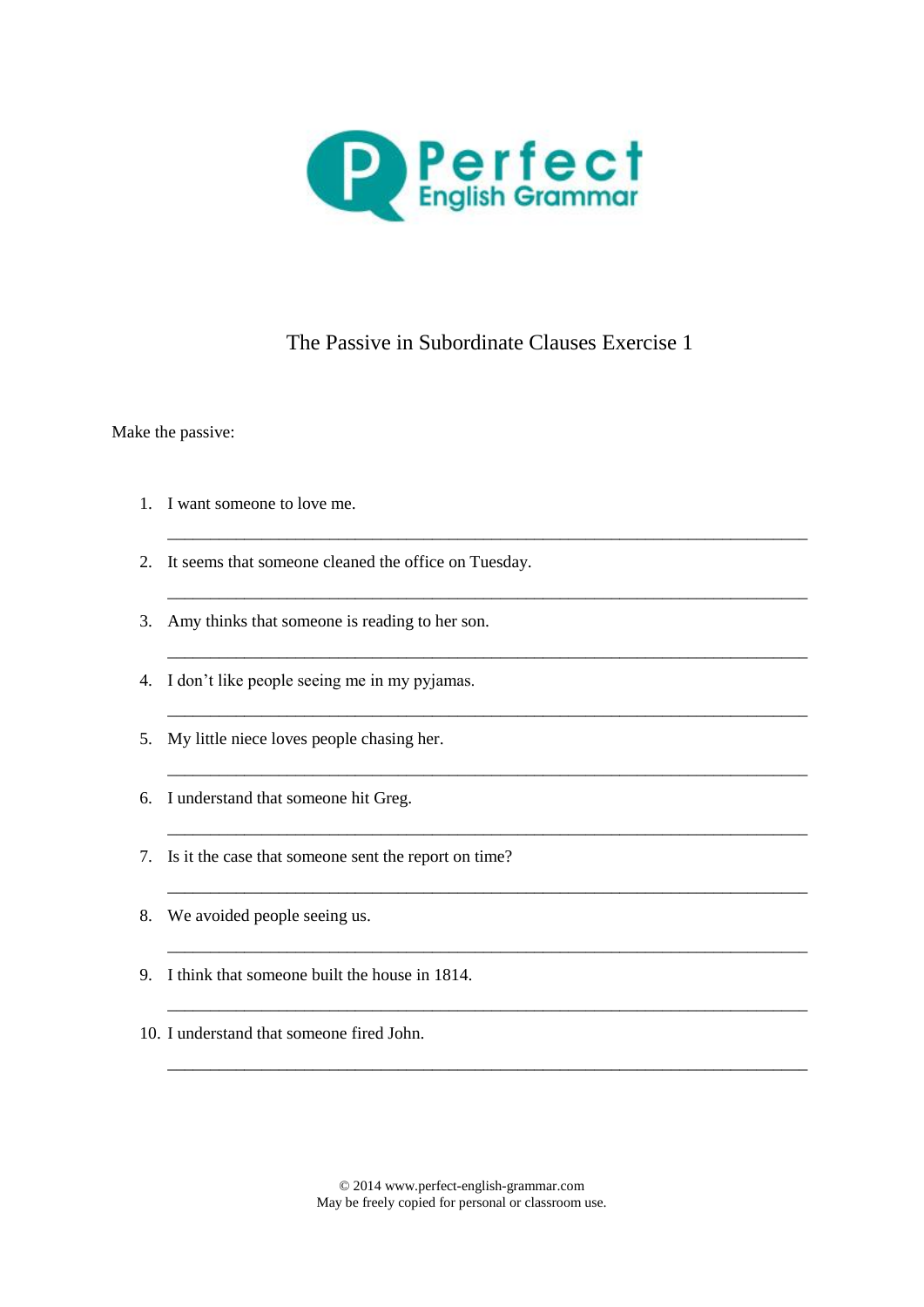## The Passive in Subordinate Clauses Exercise 1

\_\_\_\_\_\_\_\_\_\_\_\_\_\_\_\_\_\_\_\_\_\_\_\_\_\_\_\_\_\_\_\_\_\_\_\_\_\_\_\_\_\_\_\_\_\_\_\_\_\_\_\_\_\_\_\_\_\_\_\_\_\_\_\_\_\_\_\_\_\_\_\_\_\_\_

\_\_\_\_\_\_\_\_\_\_\_\_\_\_\_\_\_\_\_\_\_\_\_\_\_\_\_\_\_\_\_\_\_\_\_\_\_\_\_\_\_\_\_\_\_\_\_\_\_\_\_\_\_\_\_\_\_\_\_\_\_\_\_\_\_\_\_\_\_\_\_\_\_\_\_

\_\_\_\_\_\_\_\_\_\_\_\_\_\_\_\_\_\_\_\_\_\_\_\_\_\_\_\_\_\_\_\_\_\_\_\_\_\_\_\_\_\_\_\_\_\_\_\_\_\_\_\_\_\_\_\_\_\_\_\_\_\_\_\_\_\_\_\_\_\_\_\_\_\_\_

\_\_\_\_\_\_\_\_\_\_\_\_\_\_\_\_\_\_\_\_\_\_\_\_\_\_\_\_\_\_\_\_\_\_\_\_\_\_\_\_\_\_\_\_\_\_\_\_\_\_\_\_\_\_\_\_\_\_\_\_\_\_\_\_\_\_\_\_\_\_\_\_\_\_\_

\_\_\_\_\_\_\_\_\_\_\_\_\_\_\_\_\_\_\_\_\_\_\_\_\_\_\_\_\_\_\_\_\_\_\_\_\_\_\_\_\_\_\_\_\_\_\_\_\_\_\_\_\_\_\_\_\_\_\_\_\_\_\_\_\_\_\_\_\_\_\_\_\_\_\_

\_\_\_\_\_\_\_\_\_\_\_\_\_\_\_\_\_\_\_\_\_\_\_\_\_\_\_\_\_\_\_\_\_\_\_\_\_\_\_\_\_\_\_\_\_\_\_\_\_\_\_\_\_\_\_\_\_\_\_\_\_\_\_\_\_\_\_\_\_\_\_\_\_\_\_

\_\_\_\_\_\_\_\_\_\_\_\_\_\_\_\_\_\_\_\_\_\_\_\_\_\_\_\_\_\_\_\_\_\_\_\_\_\_\_\_\_\_\_\_\_\_\_\_\_\_\_\_\_\_\_\_\_\_\_\_\_\_\_\_\_\_\_\_\_\_\_\_\_\_\_

\_\_\_\_\_\_\_\_\_\_\_\_\_\_\_\_\_\_\_\_\_\_\_\_\_\_\_\_\_\_\_\_\_\_\_\_\_\_\_\_\_\_\_\_\_\_\_\_\_\_\_\_\_\_\_\_\_\_\_\_\_\_\_\_\_\_\_\_\_\_\_\_\_\_\_

\_\_\_\_\_\_\_\_\_\_\_\_\_\_\_\_\_\_\_\_\_\_\_\_\_\_\_\_\_\_\_\_\_\_\_\_\_\_\_\_\_\_\_\_\_\_\_\_\_\_\_\_\_\_\_\_\_\_\_\_\_\_\_\_\_\_\_\_\_\_\_\_\_\_\_

\_\_\_\_\_\_\_\_\_\_\_\_\_\_\_\_\_\_\_\_\_\_\_\_\_\_\_\_\_\_\_\_\_\_\_\_\_\_\_\_\_\_\_\_\_\_\_\_\_\_\_\_\_\_\_\_\_\_\_\_\_\_\_\_\_\_\_\_\_\_\_\_\_\_\_

- 11. I like someone looking after me when I'm ill.
- 12. She hates people laughing at her.
- 13. It seems that someone lost the papers.
- 14. He thinks that someone is teasing Lucy.
- 15. I hope someone will examine me soon.
- 16. John would like someone to promote him.
- 17. The cat enjoys someone tickling him.
- 18. They claim that someone stole the money.
- 19. We imagined that the storm damaged the car.
- 20. I believe that some is preparing food.